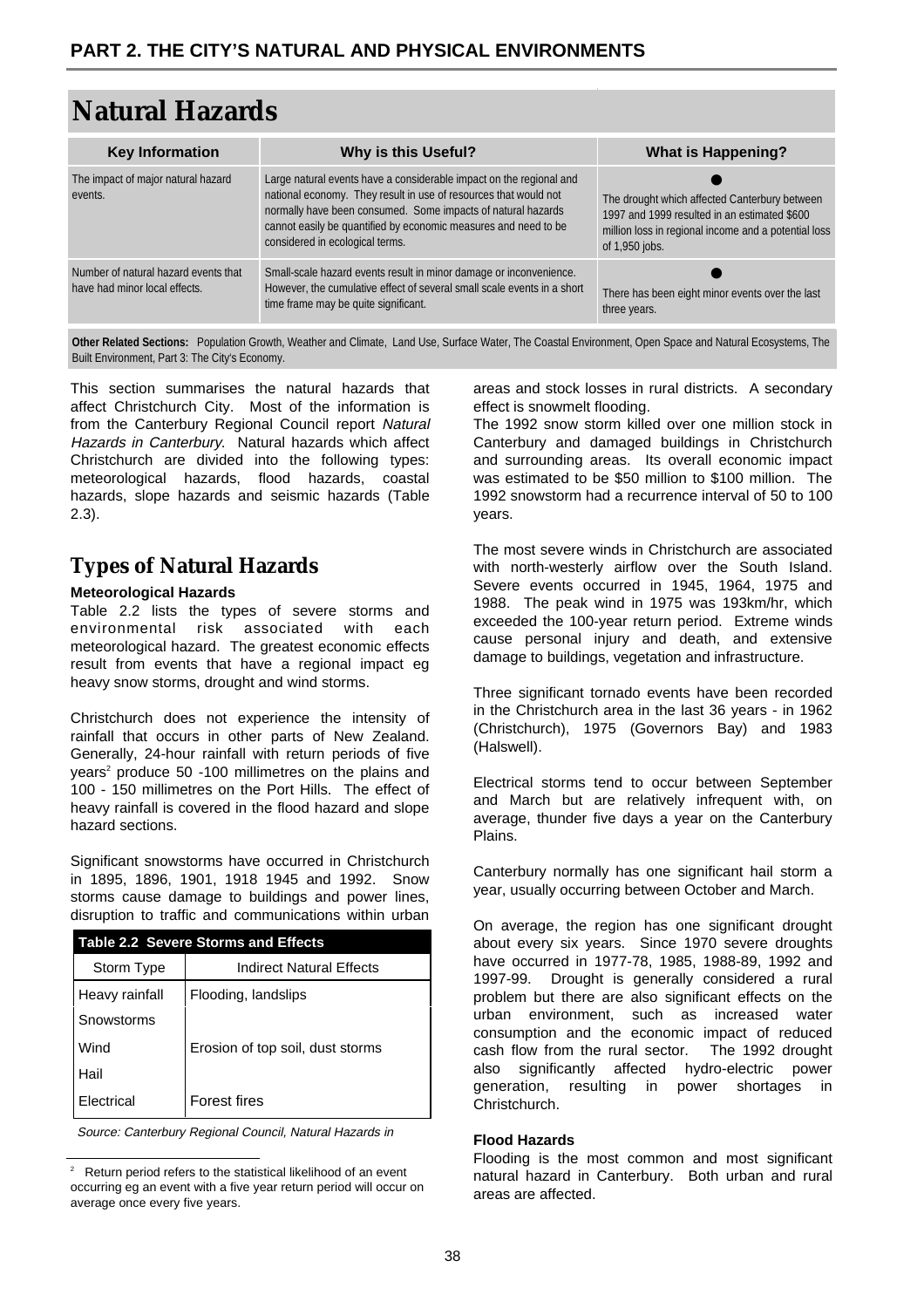| Table 2.3 Simplified Hazard Evaluation for Christchurch City |                                                                                                                                                                                                           |                                                                                                                                 |  |  |  |  |
|--------------------------------------------------------------|-----------------------------------------------------------------------------------------------------------------------------------------------------------------------------------------------------------|---------------------------------------------------------------------------------------------------------------------------------|--|--|--|--|
| Hazard                                                       | Likely exceedence interval                                                                                                                                                                                |                                                                                                                                 |  |  |  |  |
| Category                                                     | Less than 100 years                                                                                                                                                                                       | Greater than 100 years                                                                                                          |  |  |  |  |
| Meteorological                                               | Severe wind storm or intense rainfall<br>$\bullet$<br>Major drought<br>$\bullet$                                                                                                                          | Extreme storm event (rain or wind)<br>$\bullet$<br>Long-term climatic change                                                    |  |  |  |  |
| Flooding                                                     | Severe flooding in any river system<br>$\bullet$<br>Stopbank failure<br>$\bullet$<br>Local flooding due to intense rainfall in low<br>$\bullet$                                                           | Breach in Waimakariri River stopbanks                                                                                           |  |  |  |  |
| Coastal                                                      | Severe storm erosion of beaches<br>$\bullet$<br>Continuing shoreline retreat<br>$\bullet$<br>Rivermouth / spit changes<br>$\bullet$<br>Possible sea level rise due to "Greenhouse"<br>$\bullet$<br>effect | Major tsunami damage along coast<br>Long-term sea level and storm pattern changes                                               |  |  |  |  |
| Landslide                                                    | Severe rainstorm - generated landslides<br>$\bullet$<br>Localised earthquake - generated slope<br>$\bullet$<br>failures and / or ground subsidence.                                                       | Earthquake-generated rockfalls and liquefaction<br>in metropolitan Christchurch                                                 |  |  |  |  |
| Seismic                                                      | Ground shaking and local damage due to small   •<br>$\bullet$<br>magnitude event within region, or large<br>magnitude event outside Canterbury.                                                           | Ground rupture on Hope, Porters Pass or alpine<br>faults with accompanying large magnitude<br>effects earthquake in Canterbury. |  |  |  |  |

Source: Canterbury Regional Council, Natural Hazards in Canterbury.

The most significant flooding threat to the Christchurch urban area is posed by the Waimakariri River, although this has been substantially mitigated by river control works. Breakouts of floodwaters from the Waimakariri River caused damage to urban Christchurch in December 1865, October 1866 and February 1868. The Waimakariri River still threatens more people and properties than any other New Zealand river.

The Halswell, Avon and Heathcote Rivers cause the most frequent flooding in Christchurch. Flooding from these rivers is usually the consequence of longduration, moderate-intensity easterly storms.

Figure 2.5 shows the areas of the City which are prone to flooding. Areas of the Avon River most susceptible to flood damage are the lower Wairarapa Stream in the upper catchment and low-lying areas in New Brighton, Avondale, Horseshoe Lake, Hulverstone Drive and Bexley. Since 1883 over 30 different floods have caused damage due to ponding of stormwater and breakouts from tributary streams. Unusually high tides in July 1955, March 1957 and August 1992 also increased damage from flooding.

Flooding of property and roads occurs along much of the Heathcote River Channel between Woolston and Hoon Hay. Floodwaters have reached heights above house floor levels on four different occasions since the mid-1960s (1968, 1975, 1977 and 1980).

#### **Coastal Hazards**

The shoreline position of Pegasus Bay is generally stable or prograding<sup>3</sup>. However, sites such as South Brighton and Kairaki/Brooklands at the mouth of the Waimakariri River may be subject to rapid landform changes due to erosion or accretion.

Assessment of the tsunami hazard for Christchurch is subject to considerable uncertainty. A tsunami could be a serious hazard and damage a wide area, perhaps as much as 30 per cent of the urban area of the City. It is believed that during a tsunami all openings in the coastal dune system would become conduits and result in widespread inundation. There could also be large-scale flooding associated with extreme water levels entering the Avon-Heathcote Estuary.

The risk from coastal hazards is expected to increase in the future as the predicted sea level rise due to global warming will reduce the protective buffer from coastal processes.

#### **Slope Hazards**

The Port Hills are at significant risk of landslides and rockfalls caused by earthquakes or severe rainstorms. Earthquakes can produce a rockfall hazard on the Port Hills or facilitate slope failure if they occur during midwinter to early spring when soil moisture levels are high enough to reduce the cohesive strength of loess soils.

Rainstorm-induced landslides tend to be associated with prolonged wet periods, for example two or more consecutive wet winters, or after a major snowstorm when soil moisture levels are close to saturation. These conditions only require a minimal increase from

<sup>&</sup>lt;sup>3</sup> A prograding coastline is one that is accumulating additional sediment and often growing seaward.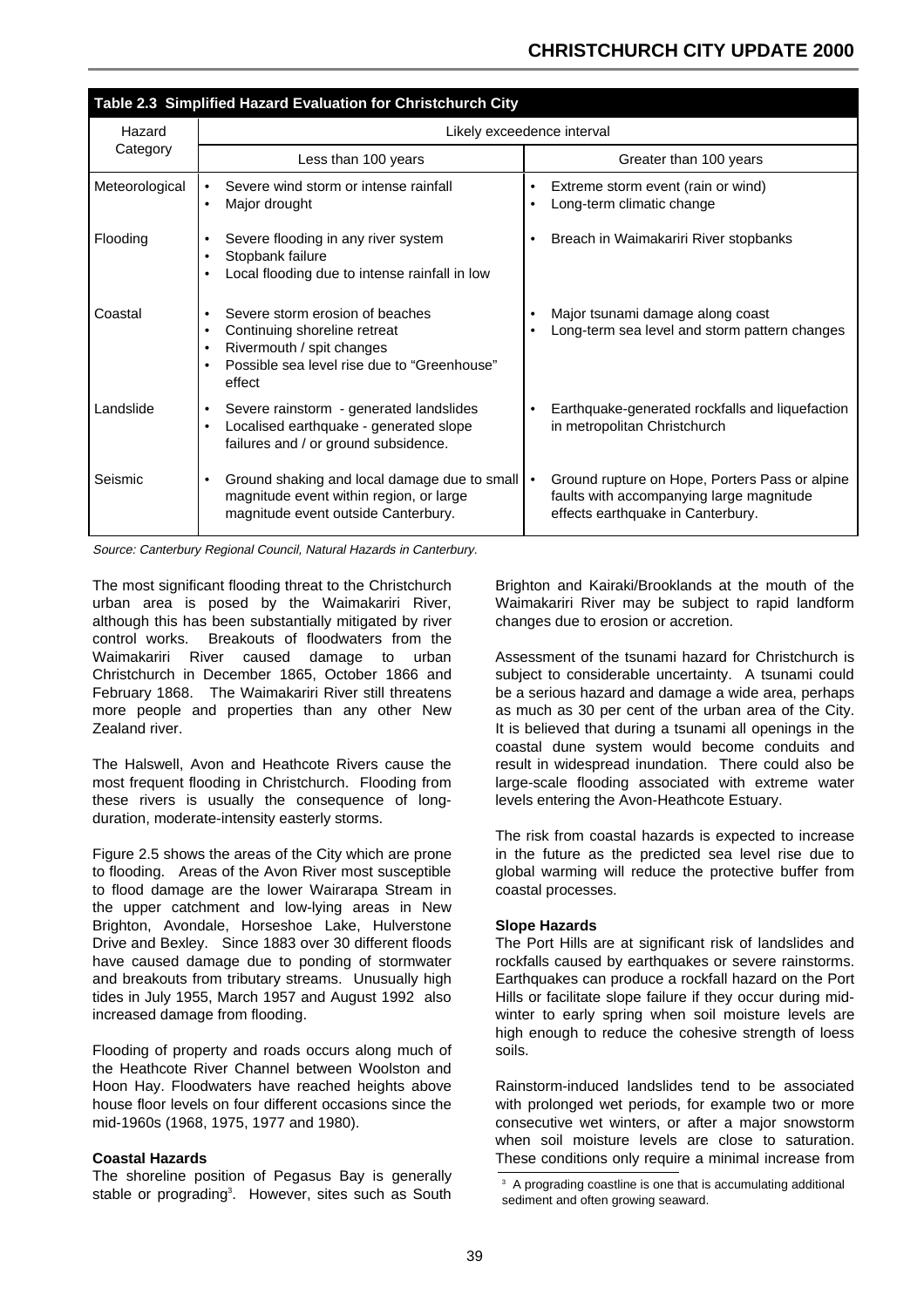

Source: Christchurch City Council.

moderate frequency storms to initiate movement. There appears to be a frequency of 10-20 years between significant events.

#### **Seismic Hazards**

Since 1850 Christchurch has experienced three earthquakes that have generated effects such as difficulty in standing, furniture broken, weak chimneys broken at roof lines and the falling of plaster, loose bricks, stones and tiles. It is expected that a similar earthquake will occur again within the next 50 years.

The greatest impact from a major earthquake to the Christchurch area is widespread liquefaction, especially in the fine-grained loose sediments around the Avon-Heathcote Estuary. Liquefaction results from ground shaking which does not permit pore fluids to escape. As a consequence, loose saturated silts and sands lose strength and tend to become fluid, resulting in failure to support structures, soil movements, and the floating of buried structures such as pipelines.

### **Recent Impacts of Natural Hazards**

Table 2.4 lists natural events that have caused damage in Christchurch City during the 1998 and 1999 June years. Eight events caused minor localised damage or inconvenience in Christchurch. Four minor earthquakes were felt in the City during this period but no damage was reported from them.

A prolonged drought affected most of Canterbury and Marlborough for both the summers of 1997/98 and 1998/99. This period of lower than normal rainfall and higher than normal temperatures had a major economic effect, both regionally and nationally. The [Canterbury Development Corporation](http://www.cdc.org.nz/) estimated that the impact of the drought during this period will lead to a decline in farm output over three years of \$169 million, plus further losses in downstream processing (especially meat) of \$426 million<sup>4</sup>. At present it is difficult to know what long-term effects the drought has had on the natural environment. However, mature trees died and groundwater levels and stream flows were reduced.

<sup>4</sup> [Canterbury Development Corportation:](http://www.cdc.org.nz/) The Leading Edge Newspaper, Issue 2, May 1999.